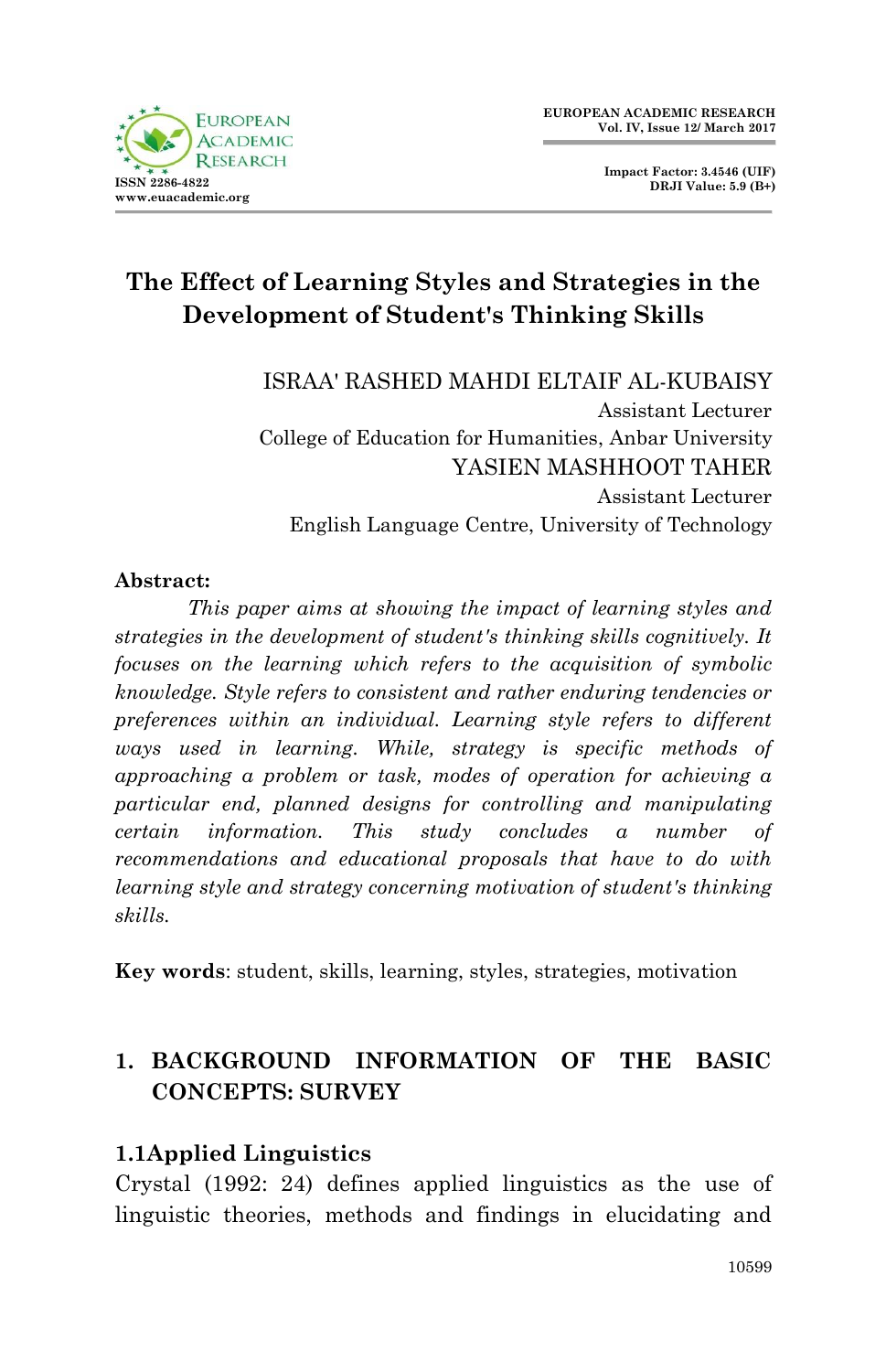solving problems to do with language which have arisen in other areas of experience. Hartmann and Stork (1972: 17) considered applied linguistics as collective term for the various applications of linguistic and phonetic scholarship to relate practical fields. Linguistic knowledge can be used to solve practical language problems in language teaching (i.e., acquisition of the native or foreign language). Some linguists used the term applied linguistics to refer to solely to pedagogical aspects.

 Applied linguistics is a larger field of study than teaching language such as communication studies, education, psychology and sociology (Yule, 1996: 197). Applied linguistics is an interdisciplinary field of research and practice dealing with practical problems of language and communication that can be identified, analysed or solved by applying available theories, methods or results of linguistics or by developing new theoretical and methodological frameworks in linguistics to work on these problems( Cook and Wei, 2009: 1).

## **1.2 Learning**

Learning implies a progressive change in behavior. It involves new ways of doing things and it operates in an individual attempt to overcome some barriers or to adjust themselves to new situations. Learning is the acquisition of symbolic knowledge, attitudes, habits, and skills. Learning is not limited to classroom or over to school. It begins long before a child enters school and may continue long after school days (Aggarwal, ND: 42).

#### **1.3Process**

Process is the most general terms all human beings engage in certain universal process such all need water, feed, for our survival. So, all humans of normal intelligence engage in certain levels or types of learning such as learners use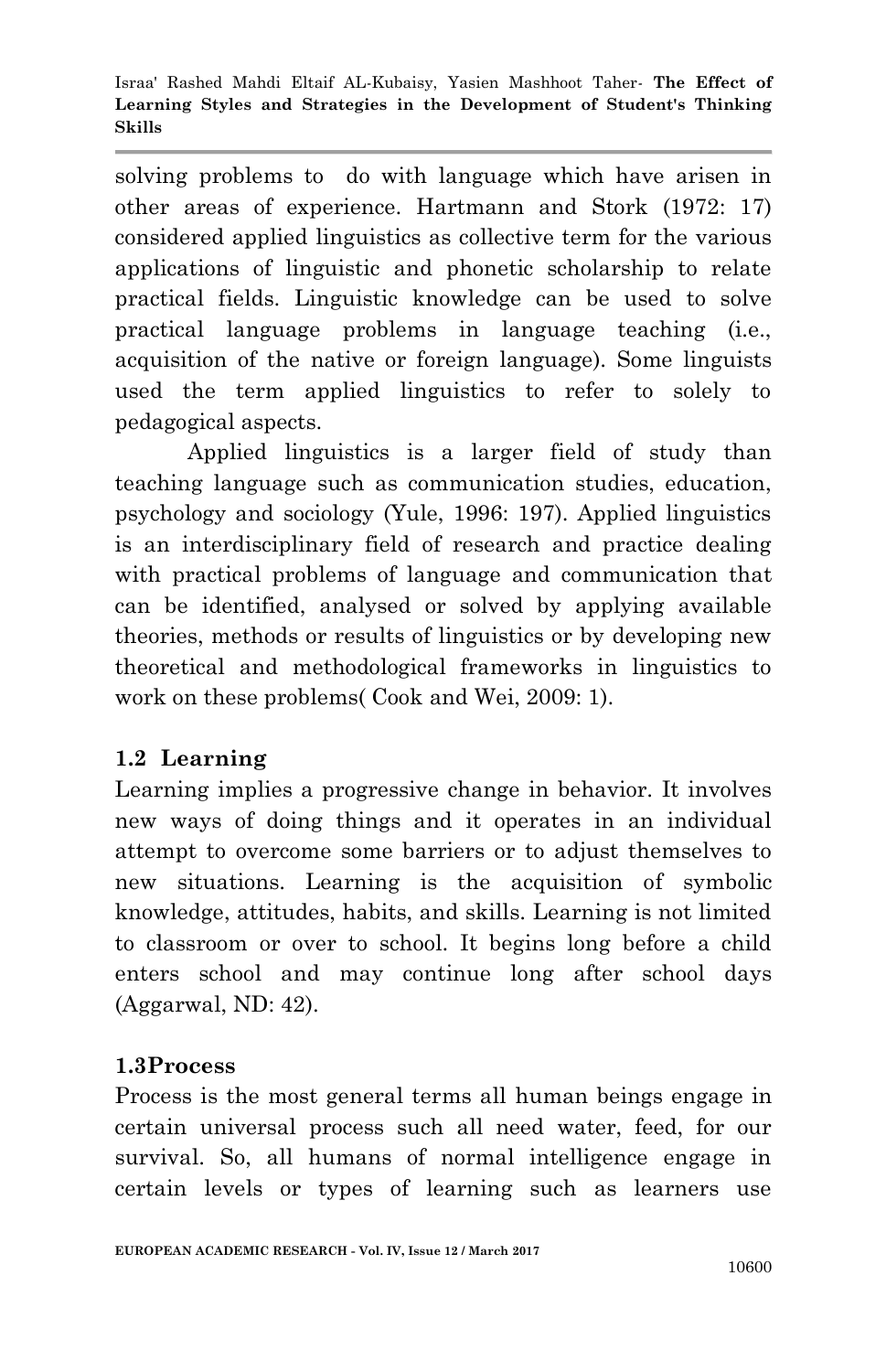principles of transfer in the process of learning and retention. Therefore, process is characteristic of every human beings (Brown, 1987: 78).

### **1.4 Style**

Style is considered as group of ideas. It is the personal use of an individual that makes in speech or writing of the language at his disposal. Contemporary linguistic take a wider view of style recognizing the less conscious personality traits in the language of an individual speaker in relation to time, place, social environment and subject matter (Hartmann, 1972: 223).

 Style is a term that refers to consistent and rather enduring tendencies or preferences within an individual. Styles are those general characteristic of intellectual functioning that especially pertain to learning as individual that differentiate one learner from another. For example, some learners might be more visually oriented more to Levant of ambiguity, or more reflective than some learners else these would be styles that characterize a general pattern in his/her thinking(Brown, 1987: 79).

#### **1.5 Strategies**

Strategies are specific methods of approaching a problem or task, modes of operation for achieving a particular end, planned designs for controlling and manipulating certain information. Strategies vary intra-individually, each of us has a whole host of possible ways to solve a particular problem and everyone can choose one or several of those in sequence for a given problem.(Brown, 1987: 79). Strategies refer to the process when learners use foreign language that make learners employs a number of strategies which are usually aimed at improving their performance(Schmitt, 2002: 178). Strategies are those specific attacks that we make for given problem(Brown, 1987: 189).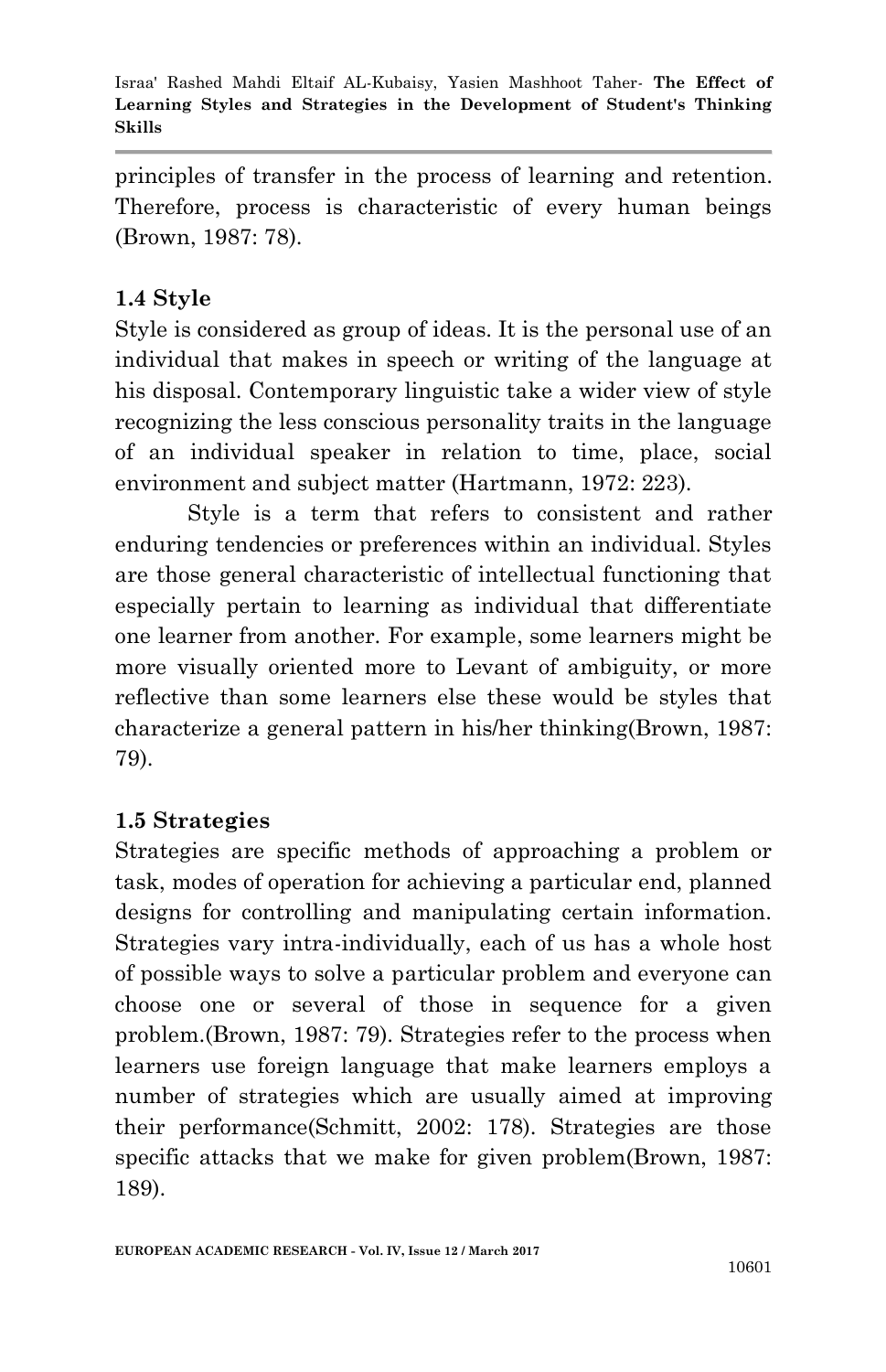#### **2. TYPES OF LEARNING**

Gagne identified eight types of learning:

- 1. Signal learning: the individual learning to make a general diffuse response to a signal. This is the classical conditioned response of Pavlov.
- 2. Stimulus-response learning: the learner acquires a precise response to a discriminated stimulus. In Skinnerian terms, a discriminated operant and sometimes called an instrumental response.
- 3. Chaining: what is acquired is a chain of two or more stimulus-response connections. The conditions for such learning have also been described by Skinner.
- 4. Verbal association: verbal association is the learning of chains that are verbal.
- 5. Multiple discrimination: the individual learning to make a number of different identifying responses to many different stimuli, which may resemble each other in physical appearance to a greater or lesser degree.
- 6. Concept learning: the learning acquires the ability to make a common response to a class of stimuli even though the individual members of that class may differ widely from each other. The learner is able to make a response that identifies an entire class of subjects or events.
- 7. Principle learning: a principle is a chain of two or more concepts. It functions to organize behaviour and experience.
- 8. Problem solving: problem solving is a kind of learning that requires the internal events usually referred as thinking. Previously acquired concepts and principles are combined in a conscious focus on an unresolved or ambiguous set of events (Brown, 1987: 79).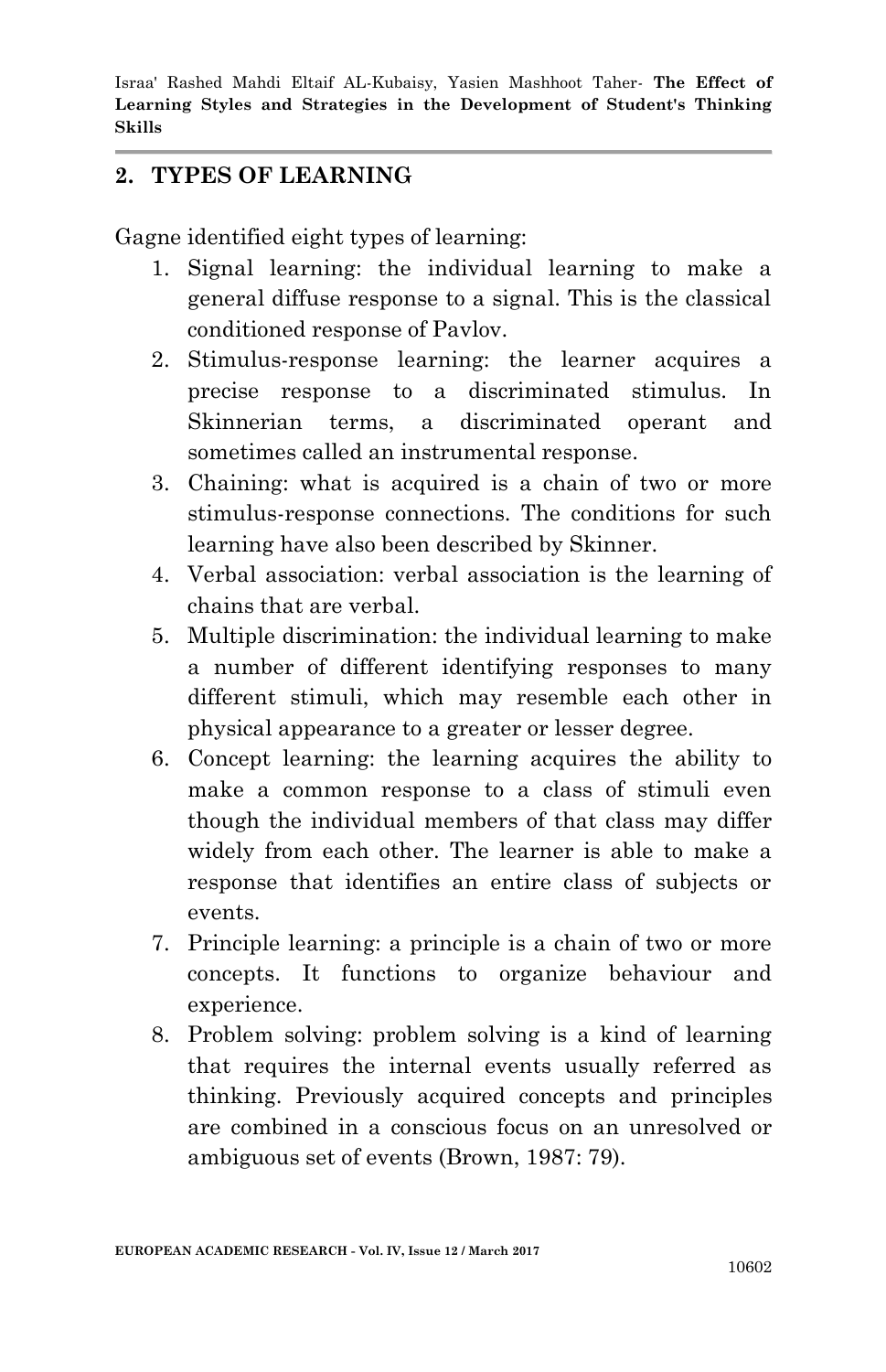### **3. LEARNING STYLES**

Learning styles are used in language learning for making out different preferred responses to language learning problems or different ways of thinking. Willing(1988) states that the relationships with language learning and styles are centering on the equation of analytic learning style with academic and accuracy oriented learning, global learning, style with more communicative and fluency-oriented learning and a number of experimental pieces of research have given support on the usual psychometric correlation with achievement. He chooses to evaluate learning styles statistically by seeing how the most popular preferences clustered together. He found four clusters calling them as follow: analytical, concrete, communicative and authority-oriented (McDonough, 2002: 95-96).

 Learning style has been used to refer to different members used in educational psychology and the L2 field learning. People learn in different ways and what suits one learner may be inadequate for another. While learning styles seem to be relatively stable, teachers can modify the learning tasks they use in their classes in a way that may bring the best out of particular learners with particular language style preferences (Schmitt, 2012: 162).

## **3.1 Examples of Learning Styles**

## **3.1.1. Field Independence**

Field independence is your ability to perceive a particular item in a field of distracting items.

## **3.1.2. Field Dependence**

Field dependence is the tendency to depend on the total field to the extent that you do not perceive the embedded parts. The total field is perceived as a unified whole.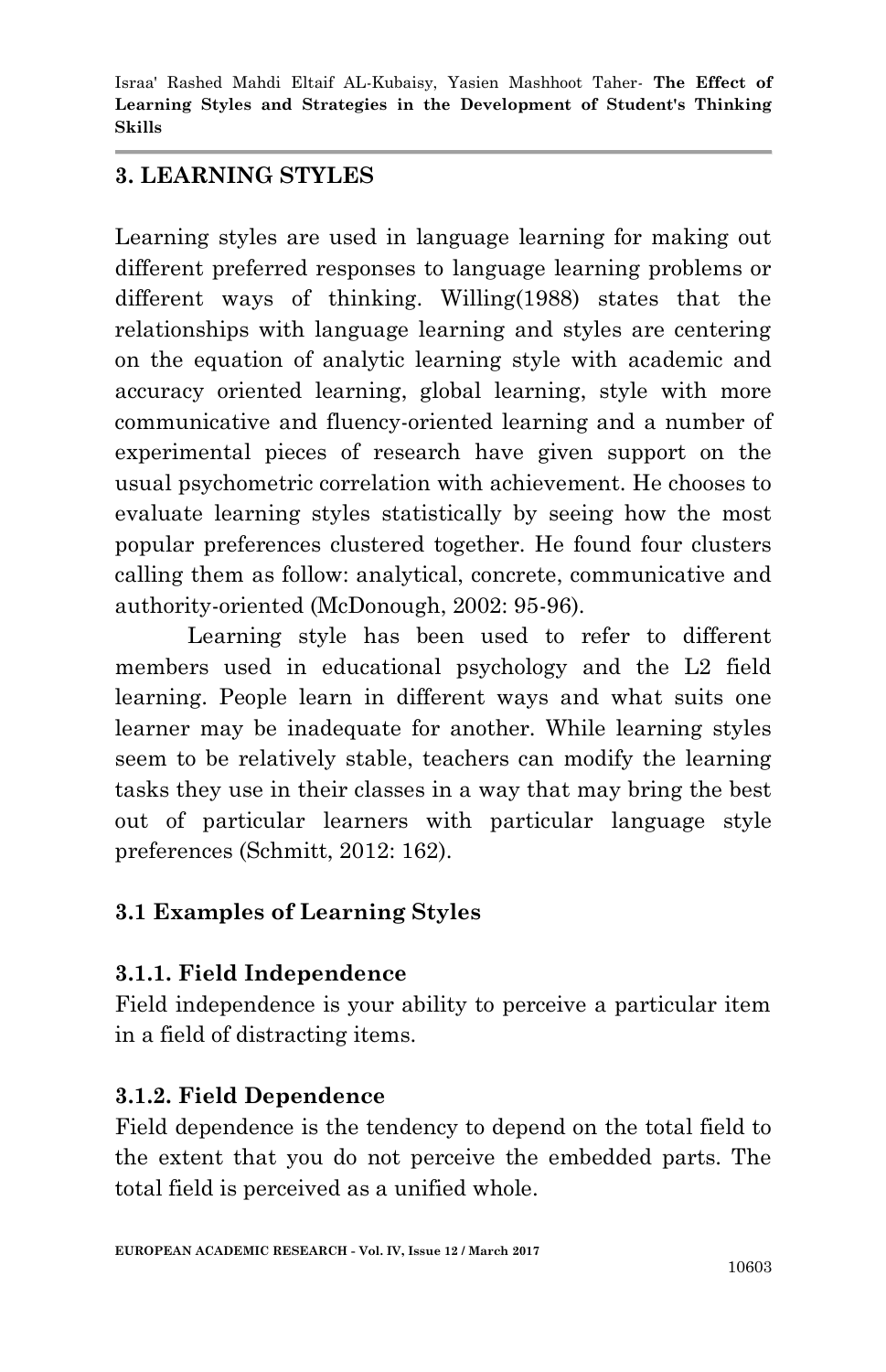### **3.2 Field Independence Advantage and Disadvantage**

Field independence enables a person to distinguish parts from a whole and to concentrate on details. While its disadvantage is that a person sees only the parts and fails to see the whole picture and material.

## **3.3 Field Dependence Advantage and Disadvantage**

Field dependence enables a person to perceive the whole picture of a problem, an idea or an event. While its disadvantage is that a person may get distracted easily and may not be able to see details or variables.

## **3.4 The Relationship between Field Independence and Dependence with Second Language Learning**

Field independence is closely related to classroom learning which involves analysis, attention to details, exercises and prefers deductive types of learning. Field dependence is more successful in learning in natural settings. It tends to prefer inductive learning (Brown, 2000: 121-125 &Lightbown and Spada, 1993: 40-41).

## **4. TYPES OF STYLES**

## **4.1 Types of Styles According to Problem-Solution**

#### **4.1.1 Systematic Style**

Systematic thinkers tend to weigh all the considerations in a problem, work out all the loopholes, and then after extensive reflection venture solution.

## **4.1.2 Intuitive Styles**

An Intuitive thinker makes a number of different gambles on the basis of hunches with possibly several successive gambles before a solution is achieved (Brown, 2000: 133-134).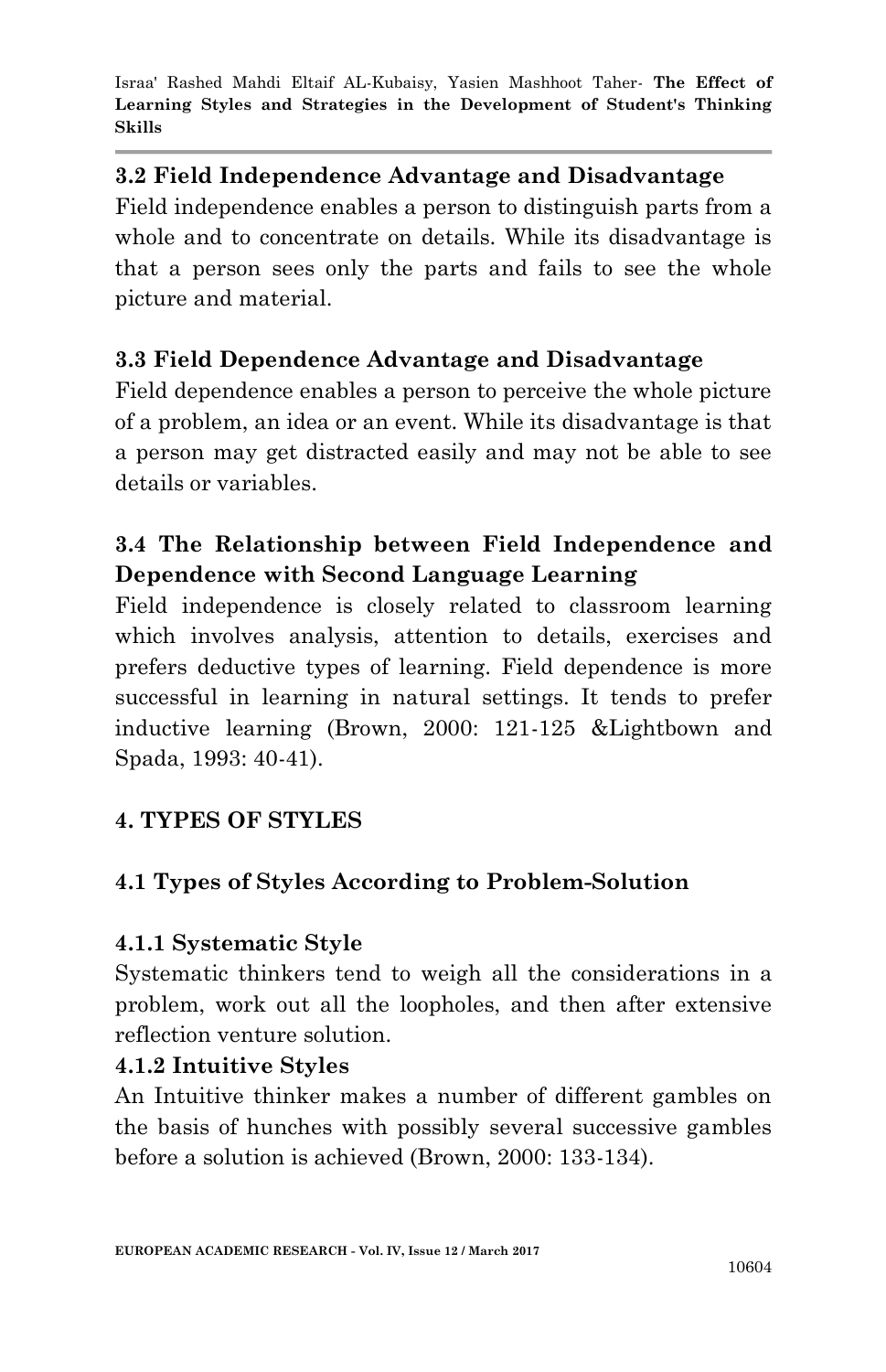#### **4.2 Types of Styles According to Input of the learners**

#### **4.2.1. Visual Styles**

Visual styles refer to the preference that learners show toward visual input. Visual learners tend to prefer reading and studying charts, drawings and other graphic information.

#### **4.2.2. Auditory Styles**

Auditory styles refer to the preference that learners show toward auditory input. Auditory learners prefer listening to lectures and audiotapes.(Lightbown and Spada, 1993: 41).

### **4.3 The Categories of Style Preferences**

The distinctions are emerging from the literature, three categories of style preferences are considered particularly relevant and useful in understanding the process of language learning:

1. Sensory or Perceptual style preferences: being more visual, more auditory or more tactile.

2. Cognitive style preferences: being more global or more particular or detail-oriented, being more deductive of a synthesizer and being analytic and being more deductive or more inductive.

3. Personality-related style preferences: being more extroverted or more introverted, being more abstract and intuitive or more concrete and thinking in step by sequence, preferring to keep all options open or being more closureoriented (Schmitt, 2012: 163).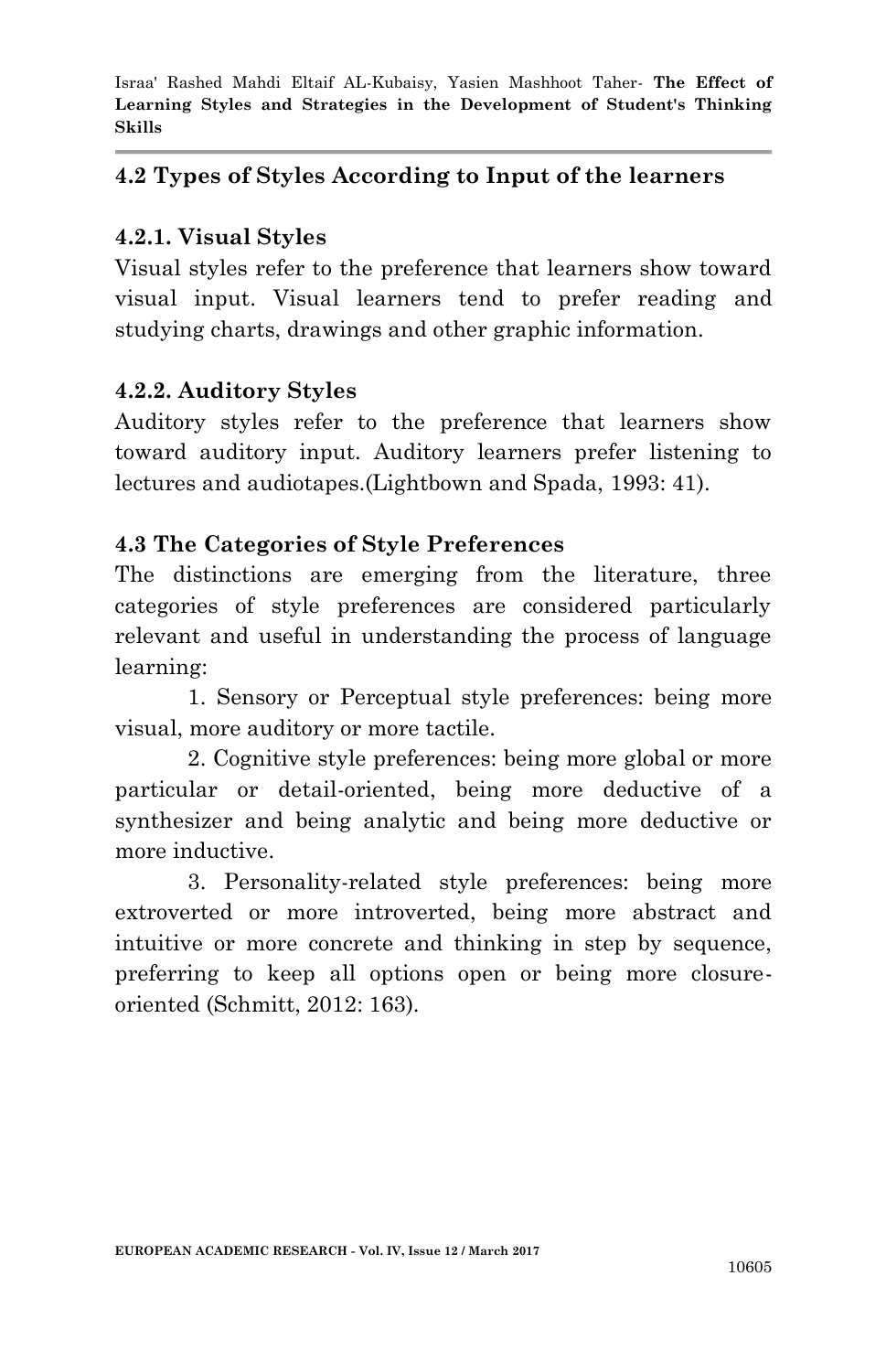## **5. STEPS OF STYLE AND STRATEGY BASED INSTRUCTION**

Teachers take a number of steps to make their instruction style and strategy based along with motivating learners to engage themselves in this type of awareness rising:

1. Raise learner awareness about learning style preferences and language learner strategy at the outset in order to generate motivation be more conscious about style preferences and more proactive about the use of language strategies.

2. Find out which styles the learners favour and which strategy the students may already use or may wish to add to their repertoire.

3. Suggest and model what style stretching might look like as well as modelling new strategies.

4. Encourage students to enhance their current strategy repertoire (Schmitt, 2002: 185).

## **6. LEARNING STRATEGIES**

Learning strategies are specific actions taken by the learner to make learning easier, faster, more enjoyable, more selfdirected, more effective, more transferable to new situations (Lightbown and Spada, 1993: 40-41)

## **6.1. Types of Strategies**

## **6.1.1 Strategies according to the field of second language acquisition**

The field of second language acquisition has distinguished between two types of strategy:

1. Learning strategies relates to input to processing, storage and retrieval (Brown, 1987:91).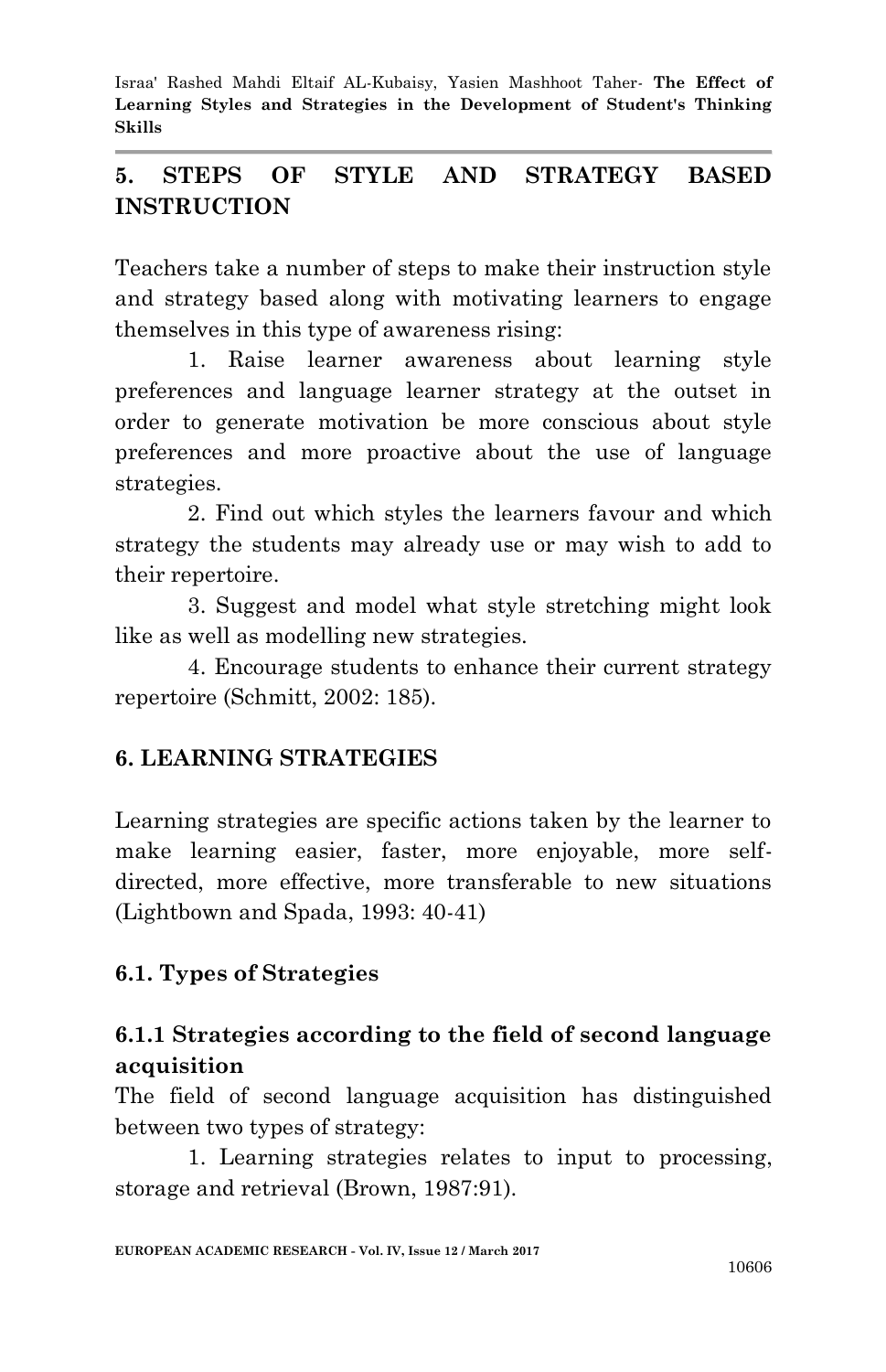2. Communication Strategies has more to do with output or how we express meaning in the language how we act upon what we already know or presume to know (ibid). Communication strategies have primary been viewed as the verbal or non-verbal first aid devices which may be used to deal with problems or breakdowns in communication. These devices enable learners to stay active partners in communication even when things do not go well. Learners use communication to steer the conversation away from problematic areas, to express their meaning in creative ways, to create more time for them to think and to negotiate the difficult parts of their communication with their conversation partner until everything is clear.

 Thus, these strategies extend the learner's communicative means beyond the constraints of target language proficiency and consequently help to increase their linguistic confidence as well. Communication strategies also include conversational interaction strategies and strategies for maintaining the floor which learners who are not experiencing gaps in their knowledge may use(Schmitt, 2002: 179).

## **6.1.2 Strategies according to mental processes 6.1.2.1. Cognitive strategies**

Cognitive strategies are more limited to specific learning tasks and involve more direct manipulating of the learning material itself (Brown, 1987: 94). Cognitive strategies encompass the language learning strategies of identification, grouping, retention and storage of language material as well as the language use strategies of retrieval, rehearsal and comprehension or production of words, phrases and other elements of the L2.

 The cover many of the processes or mental manipulations that learners go through in both learning and using the target language(Schmitt, 2002: 181). Strategic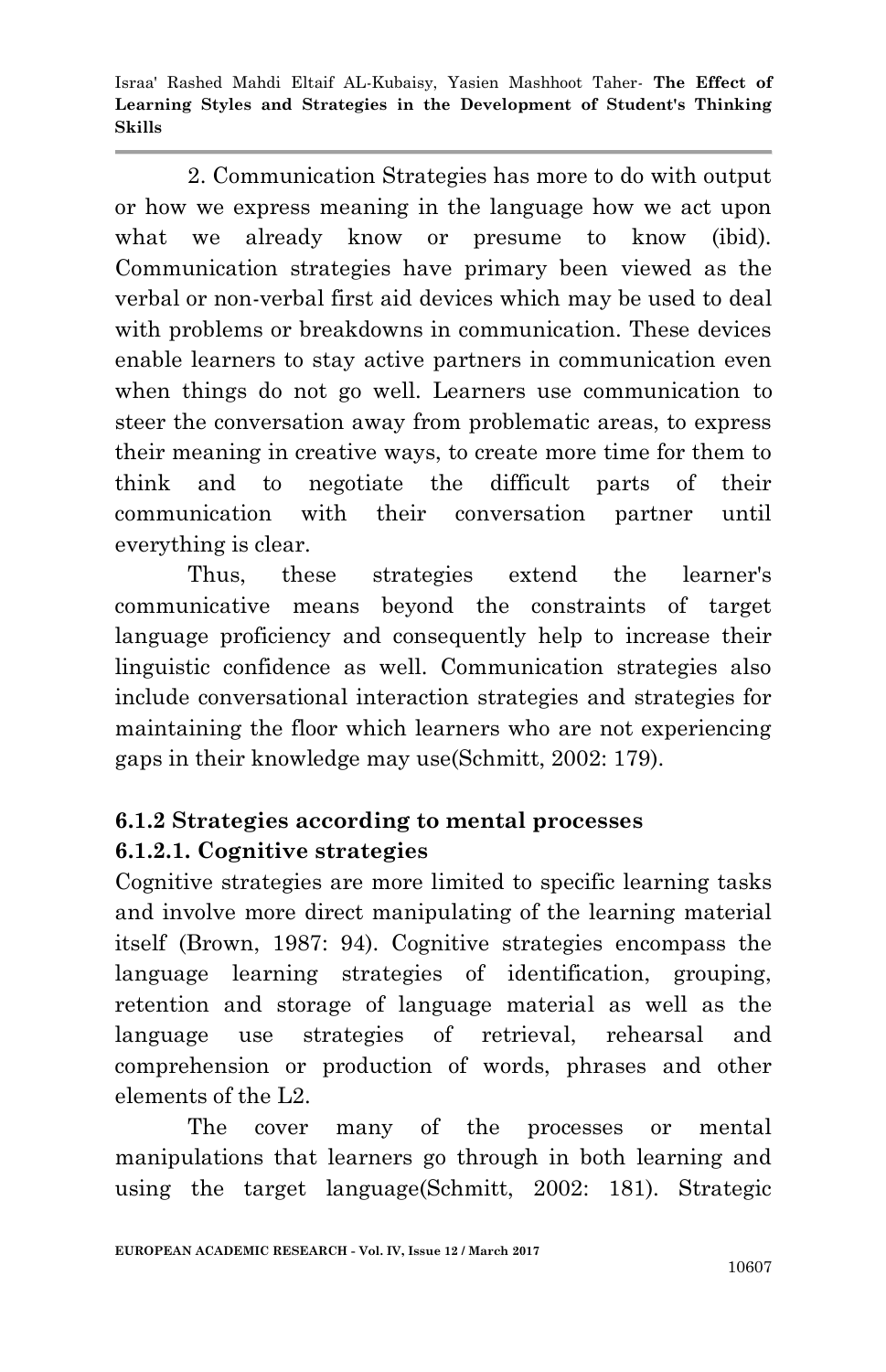competence is not part of language ability and includes ability to identify the information needed to achieve particular communicative goals, planning and execution (Kaplan, 2002: 461). It is the ability to use language, to organize effective message and to overcome potential communication problems as part of communicative competence (Yule, 2010: 295).

| <b>Cognitive Strategies</b>    |                                                                                                                                                                                                                                                                                                |
|--------------------------------|------------------------------------------------------------------------------------------------------------------------------------------------------------------------------------------------------------------------------------------------------------------------------------------------|
| Repetition                     | Imitating a language model including covert practice<br>and silent rehearsal.                                                                                                                                                                                                                  |
| Resourcing                     | Using target language reference material                                                                                                                                                                                                                                                       |
| Translation                    | Using the first language as a base for understanding<br>and producing the second language                                                                                                                                                                                                      |
| Grouping                       | Reclassifying and labelling the material to be learning<br>based on common attributes                                                                                                                                                                                                          |
| Note taking                    | Writing down the main idea, important points, outline<br>or summary of information presented orally or in<br>writing.                                                                                                                                                                          |
| Deduction                      | Consciously applying rules to produce or understand<br>the second language.                                                                                                                                                                                                                    |
| Recombination                  | Constructing a meaningful sentence or larger language<br>sequence by combining known elements in a new way.                                                                                                                                                                                    |
| Imagery                        | Relating new information to visual concepts in memory<br>via familiar easily retrievable visualisations, phrases,<br>or location.                                                                                                                                                              |
| <b>Auditory Representation</b> | Retention of the sound or a similar sound for a word,<br>phrase, or larger language sequence.                                                                                                                                                                                                  |
| Keyword                        | Remembering a new word in the second language by 1)<br>identifying a familiar word in the first language that<br>sounds like or otherwise resembles the new word.<br>recalled images<br>easily<br>of<br>$2)$ generating<br>some<br>relationship between the new word and the familiar<br>word. |
| Contextualisation              | Placing a word or phrase in a meaningful language<br>sequence                                                                                                                                                                                                                                  |
| Elaboration                    | Relating new information to other in memory                                                                                                                                                                                                                                                    |
| Transfer                       | Using previously acquired linguistic and conceptual<br>knowledge to facilitate a new language learning task.                                                                                                                                                                                   |
| Inferencing                    | Using available information to guess meaning of new<br>items and predict outcomes<br>fill in missing<br>or<br>information                                                                                                                                                                      |

**Table (6-1) Shows Types of Cognitive Strategies (Brown, 1987: 93-94).**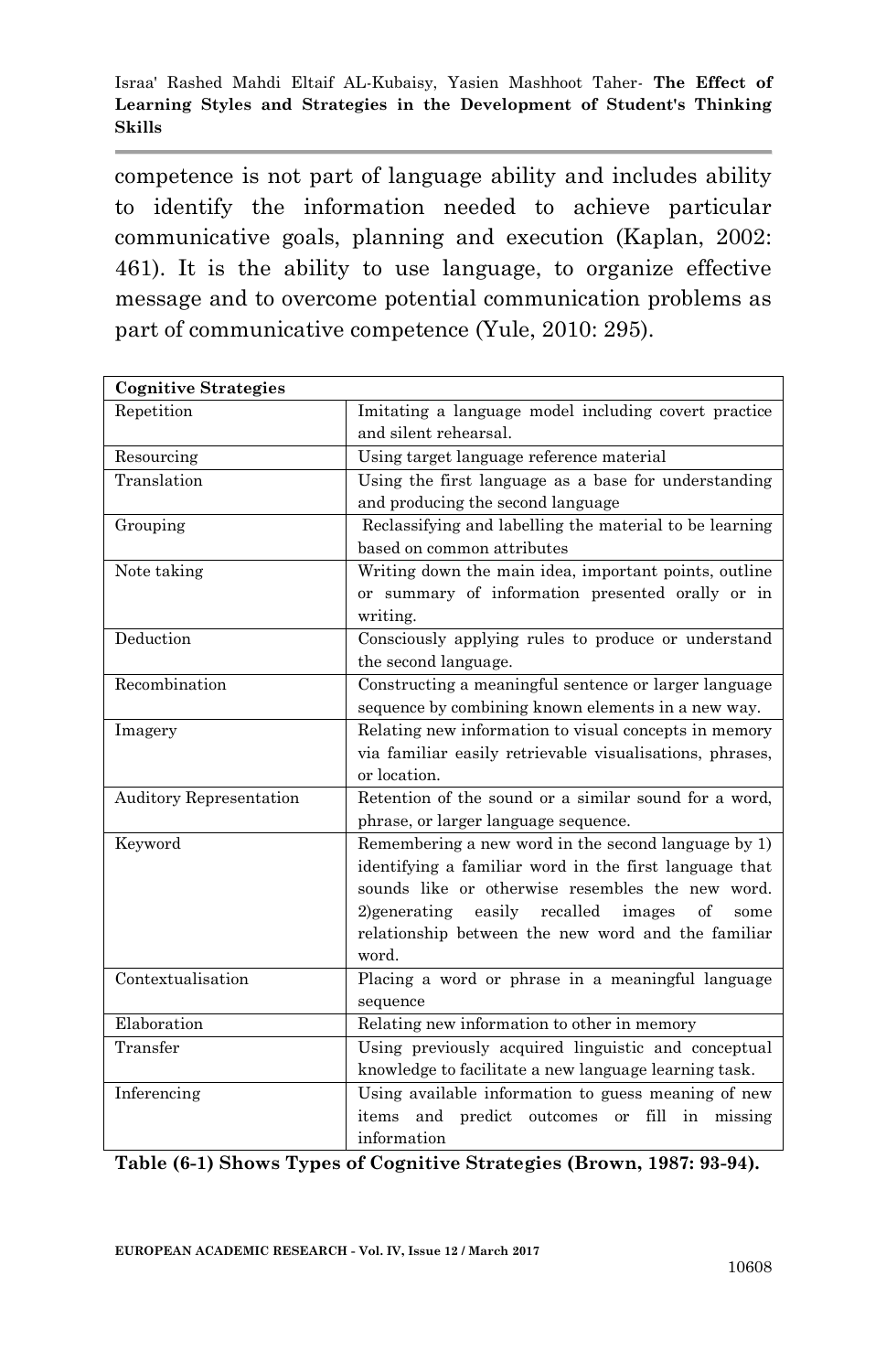#### **6.1.2.2Meta-Cognitive Strategy**

Meta-Cognitive strategy is a term used in informationprocessing theory to indicate an executive function as in strategies that involve planning for learning, thinking about the learning process as it is taking place, monitoring of one's production or comprehension and evaluating learning after an activity is completed(Brown, 1987: 94).

 Meta-cognitive strategies are those processes which learners consciously use in order to supervise or manage their language learning. Such strategies allow learners to control their own cognition by planning what will do, checking how it is going and then evaluating how it went(Schmitt, 2002: 181). Meta-cognitive is a visual component in any strategy based instruction programme as it encourages the learner through reflection to take responsibility for their learning(Cook, ND: 25).

 Meta-cognitive components can be thought of as higher order executive process that provide a cognitive management function in language use as well as in other cognitive activities(Kaplan, 2002: 461).

| <b>Types of Meta-Cognitive strategies</b> |                                                                       |
|-------------------------------------------|-----------------------------------------------------------------------|
| Advance organizes                         | Making a general but comprehensive preview of the organizing          |
|                                           | concept or principle in an anticipate learning activity               |
| Directed attention                        | Deciding in advance to attend in general to a learning task and to    |
|                                           | ignore irrelevant distractors.                                        |
| Selective attention                       | Deciding in advance to attend to specific aspects of language input   |
|                                           | or situational details that will cue the retention of language input. |
| Self-management                           | Understanding the conditions that help one learn and arranging for    |
|                                           | the presence of those conditions.                                     |
| Functional planning                       | Planning for and rehearsing linguistic components necessary to        |
|                                           | carry out an upcoming language task.                                  |
| Self-monitoring                           | Correcting one's speech for accuracy in pronunciation to the setting  |
|                                           | or to the people who are present.                                     |
| Delayed production                        | Consciously deciding to postpone speaking in order to learn initially |
|                                           | through listening comprehension.                                      |
| Self-evaluation                           | Checking the outcomes of one's own language learning against an       |
|                                           | internal measure of completeness and accuracy                         |

**Table (6-2) Displays Types of Meta-Cognitive Strategies (Brown, 1987: 93).**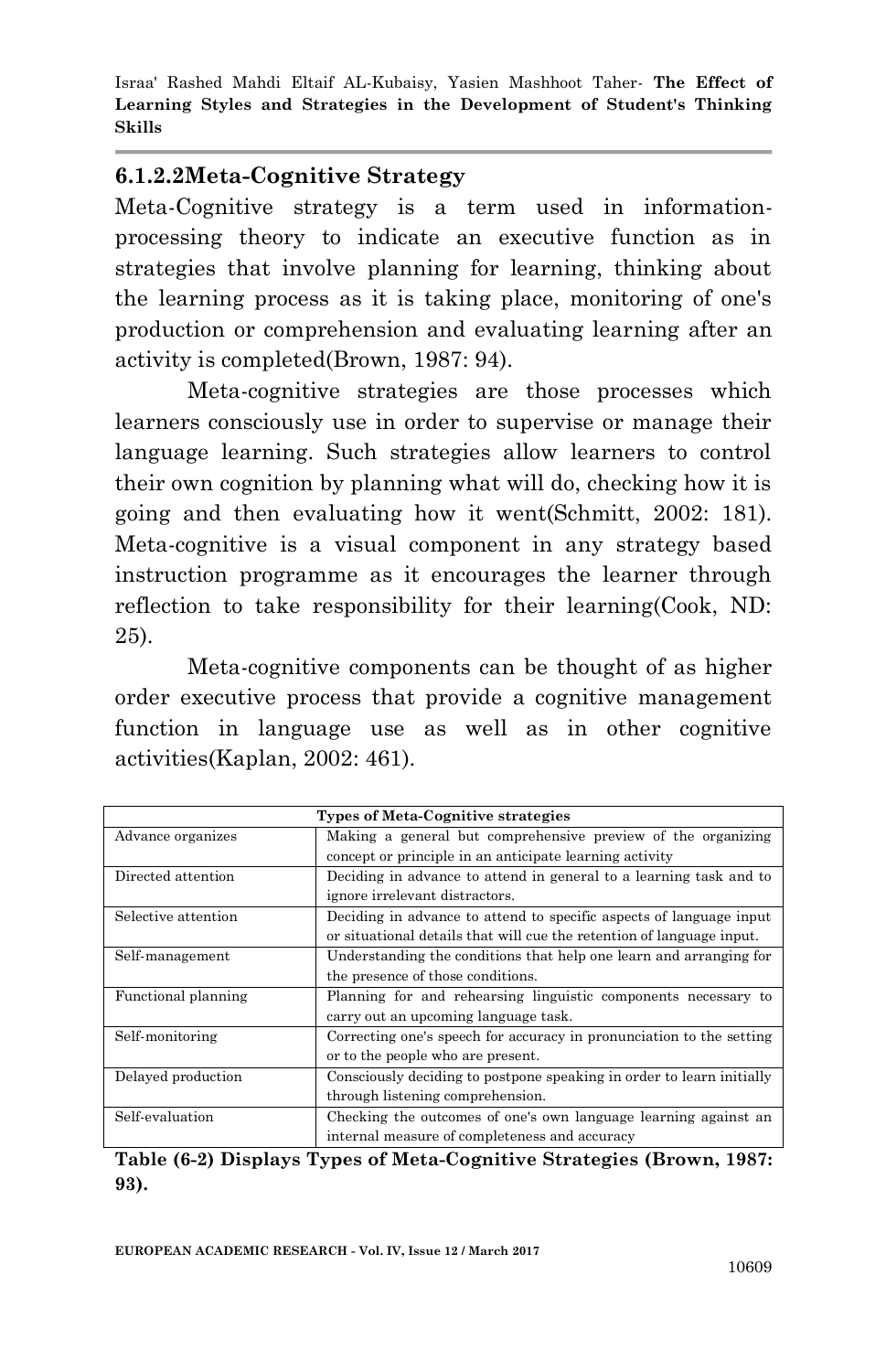#### **6.1.2.3. Socio-Affective Strategies**

Socio-affective strategies have to do with social-mediating activity and transacting with other(Brown, 1987: 49). They serve to regulate emotions, motivation and attitudes. For example, before a job interview in the L2, a learner may engage in positive self-talk about focusing on the message rather than on the investable grammatical errors that will emerge. Social strategies include the actions which learners choose to take in order to interact with other learners and with native speakers, such as strategies are usually directed at increasing the learner's exposure to L2 communication and to interactive practice(Schmitt, 2002: 181).Topical knowledge or effective schemata is being defined as the affective or emotional correlates of topical knowledge(Kaplan, 2002: 461).

| Socio-Affective Strategies |                                                              |
|----------------------------|--------------------------------------------------------------|
| Cooperation                | Working with one are more peers to obtain feedback, pool     |
|                            | information, or model a language activity                    |
| Question                   | for Asking a teacher or other native speaker for repetition, |
| clarification              | paraphrasing, explanation and making examples.               |

**Table (6-3) Shows Types of Socio-Affective Strategies (Brown, 1987: 94).**

## **6.3. Strategies According to Skill Areas**

## **6.3.1 Listening Strategies**

These strategies are used to increase exposure to the new language such as going to see a movie in the language, to become more familiar with sounds in the new language by looking for associations between the sound of a word or phrase in the language and the sound of a familiar word or by imitating the way native speakers talk (Schnitt, 2002: 182).

## **6.3.2 Speaking Strategies**

Speaking strategies consider speaking as interactional behaviour. Communication breakdowns have been consider as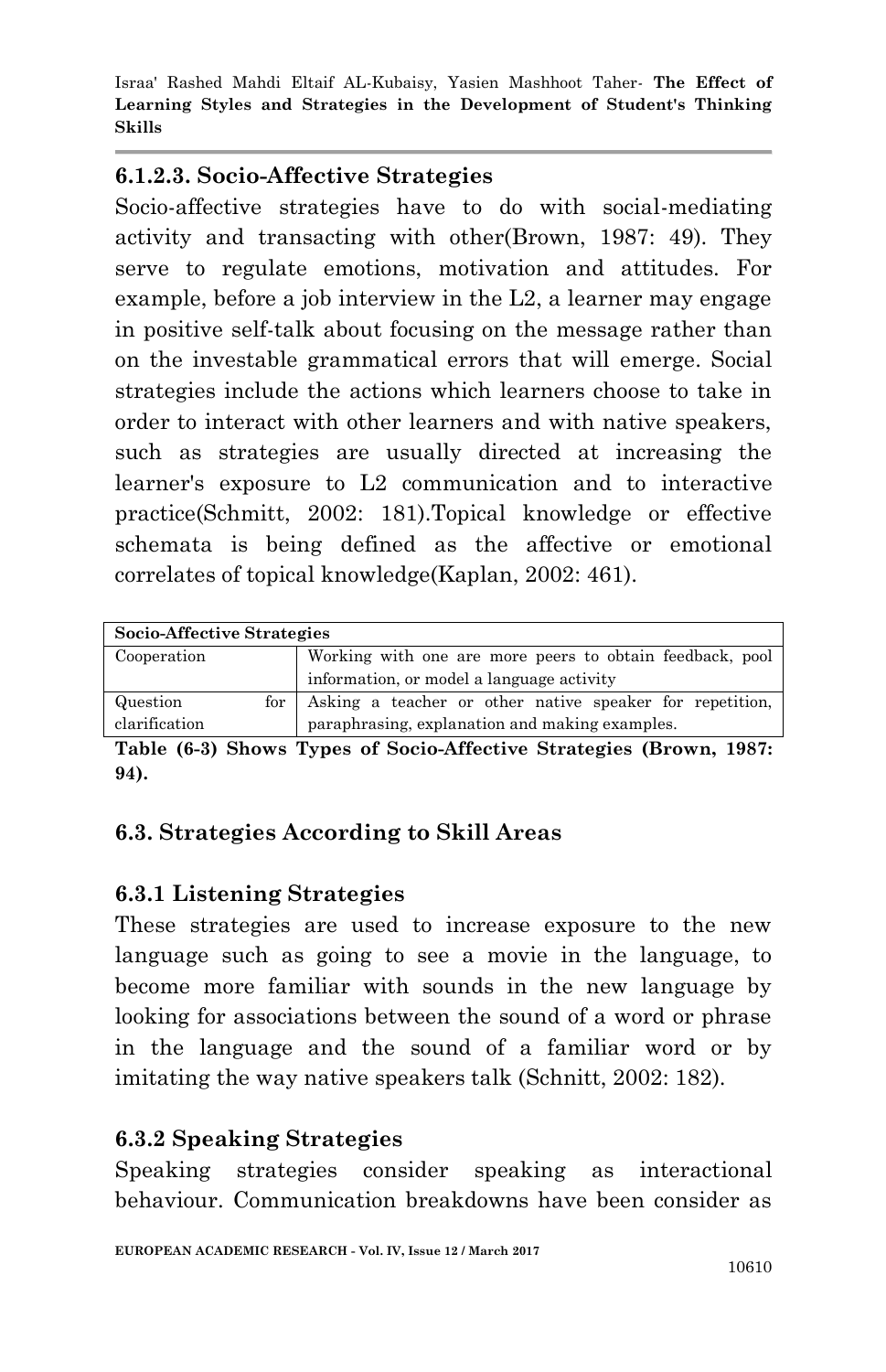involving both participants. Speaking strategies include both interaction strategies as well as compensation strategies (Cook, ND: 29).

### **6.3.3 Vocabulary Strategies**

Vocabulary strategies are used to memorise new word by analyzing words to identify the structure and meaning of a part or several parts of them. Also, they use in order to review vocabulary by going over new words often at first to make sure they are learned or by going back periodically to refresh one's memory about words previously learned(Schmitt, 2002: 183).

#### **6.3.4 Writing Strategies**

These strategies should be viewed within process writing (Cook, ND: 29). They are used for planned how to write an academic essay, monitoring to see how the writing is going, and then checking to see how well the product fits the intentions. Also by making an effort to write different kinds of texts in the target language for example, personal note, messages, letters and course papers(Schmitt, 2002: 183).

#### **6.3.5Reading Strategies**

These strategies are used for planning how to read a text, monitor to see how the reading is, and then check to see how much of ways understood or by making ongoing summaries either in one's mind or in the margins of the text(ibid, 182).

## **6.4 Strategies According to Place of Training (i.e., inside/outside classroom or strategies-based instruction)**

- 1. Classroom-based and textbook-embedded training
- 2. Autonomous self-help training (Brown, 2000: 34).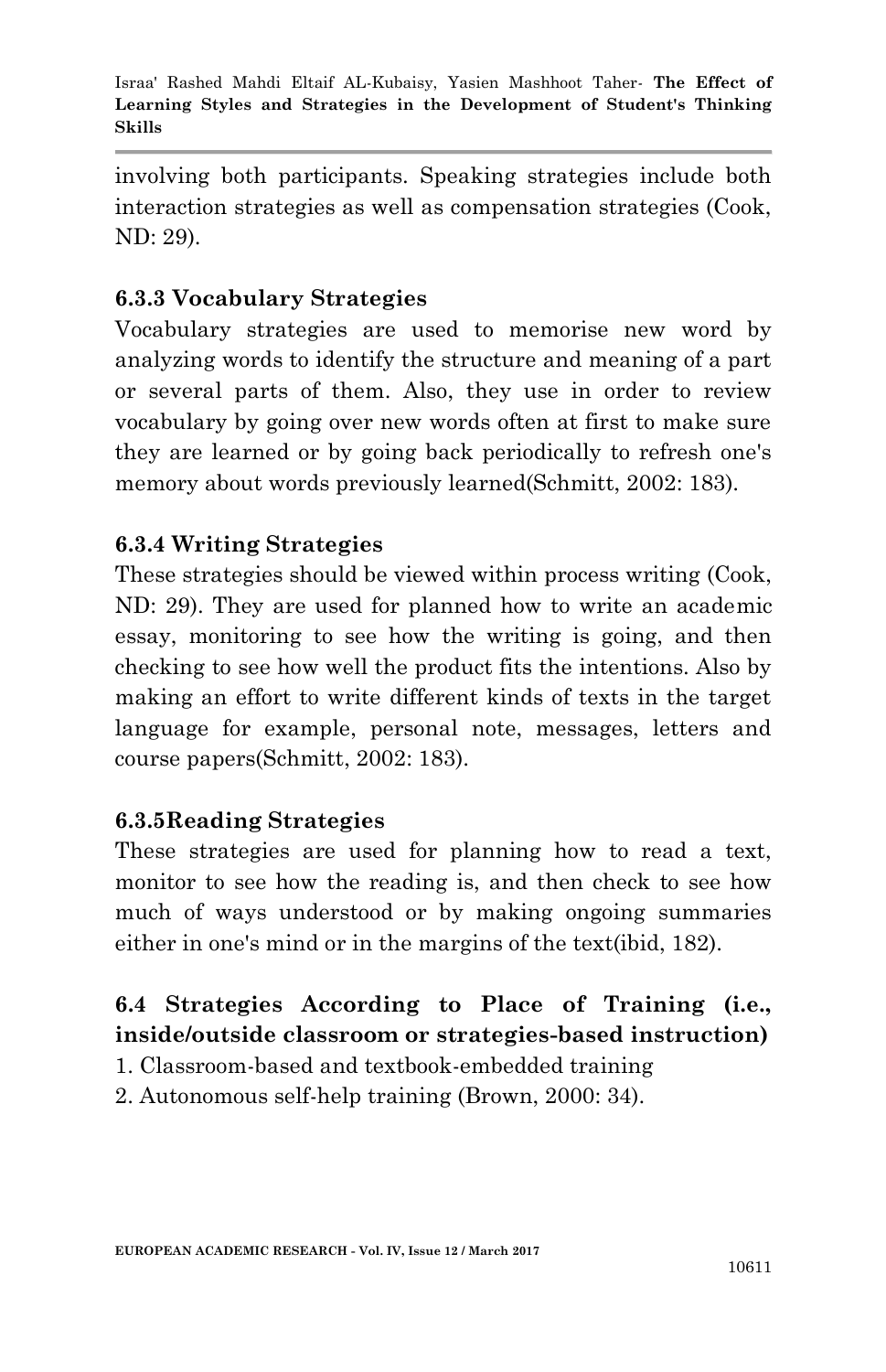### **7. CONCLUSION**

The process, style and strategy are used in the literature on second language acquisition. The terms transfer and interference being referred to as strategies. The terms process and strategy are synonymous and style and strategy are often similarly inter changed. The individual difference variable of motivation, style and strategy are interrelated in numerous ways.

 Students adopt certain style preferences succeed in finding learning strategies that particularly suit them; such actions may enhance their interests in the task and expectancy of success which will in turn increase their motivations with this task and ideally with others.

 Teacher who keeps learner self-motivating strategies firmly in mind can check periodically to make sure that they are in the learner's repertoire and that they are doing everything to assist learners by keeping their motivational level high.

 The style that contains more linguistic characteristics indicative of formal language use than some other style, one can only indicate relative differences between styles. The use of more or less formal style depends on a large number of closely interrelated factors such as the social status of the various participants in linguistic interaction, the nature of the subject matter the setting and the medium used.

## **BIBLIOGRAPHY**

1. Aggarwal, J.C. (ND). **Principles, Methods and Techniques of Teaching.** (2nd ed). Vikas: Vikas Publishing House PVT, LTD.